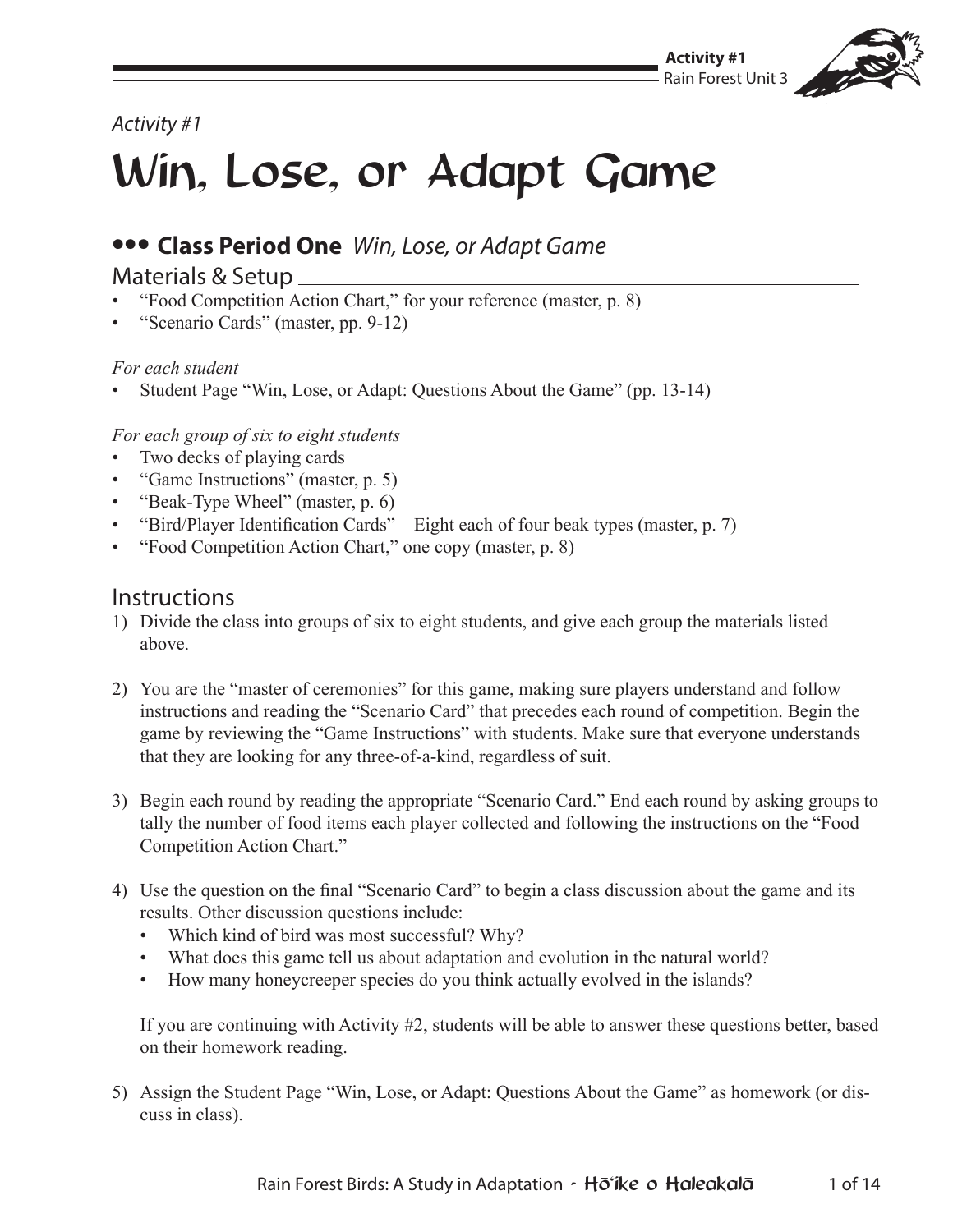

### Assessment Tools

- Student participation in the game.
- Student Page "Win, Lose, or Adapt: Questions About the Game" (teacher version, pp. 3-4)

*Teacher Version*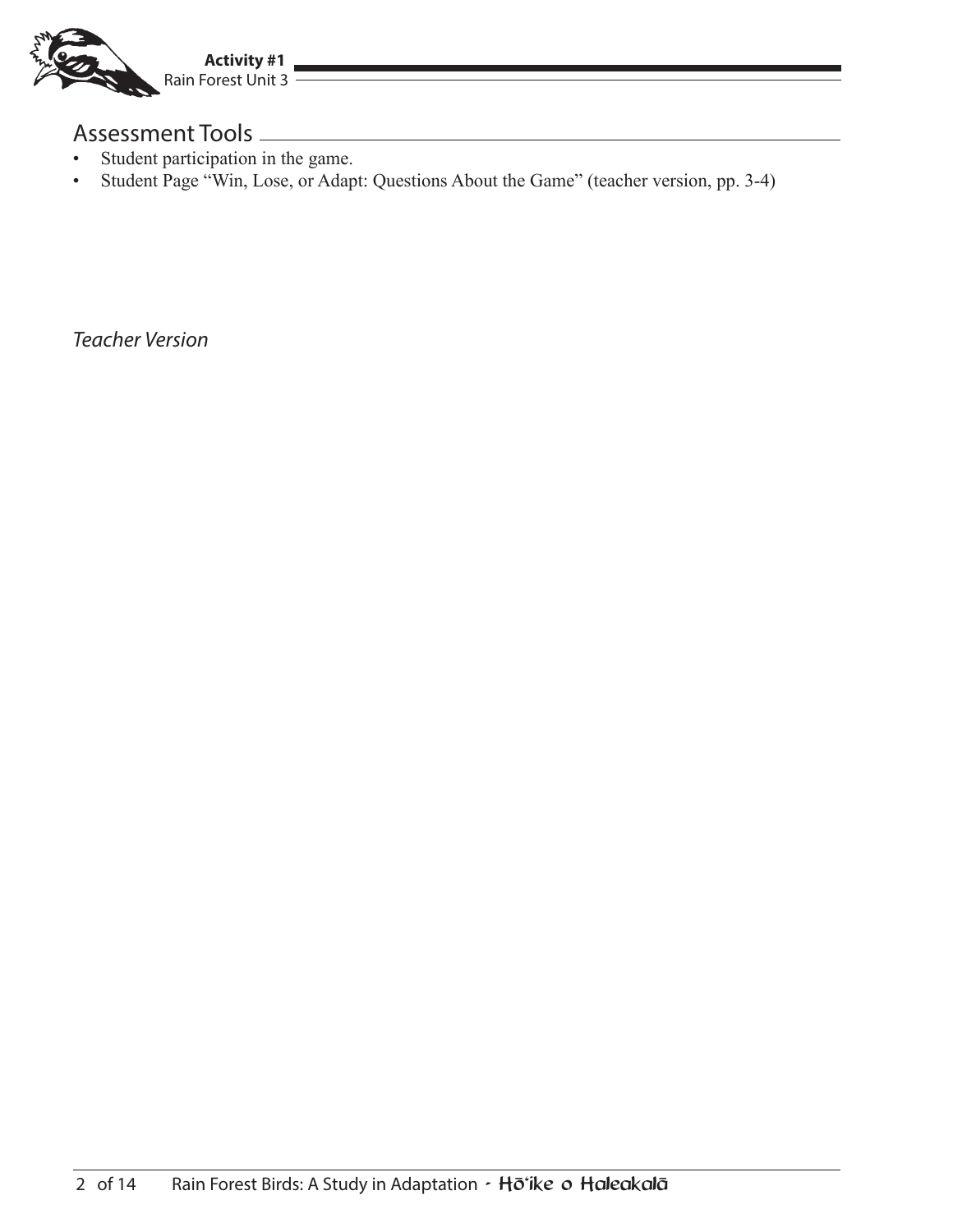

## **Win, Lose, or Adapt: Questions About the Game**

1) In the game, the "jacks" had to get three of a kind of any card, while the specialized birds only had to get a pair but in a certain numeric range. How do you think this division of food items parallels what happens in nature?

Well-reasoned responses are acceptable. The specialized birds have a limited range of food items and are well-adapted for that kind of food. The "jacks" have a wider range of food sources, but they may have lower feeding efficiency than the specialists for each one, making it slightly more difficult for them to obtain food from particular sources.

2) What effect do you think declining food sources would have on overall population size of native birds? Why? What would you need to know in order to predict the effects on different types of birds (i.e., nectar sippers, etc.)?

Any well-reasoned response is acceptable. The basic line of reasoning is likely to be that declining food sources would support a smaller number of birds. In order to gauge the effects on the different types of birds, one would probably need to know how different types of habitat were changing, whether a species of plant that bird is dependent on is declining, whether the birds have substitute food sources in other habitats, etc.

3) If all food sources are declining equally rapidly, which of the four types of birds do you think would have the advantage? Why?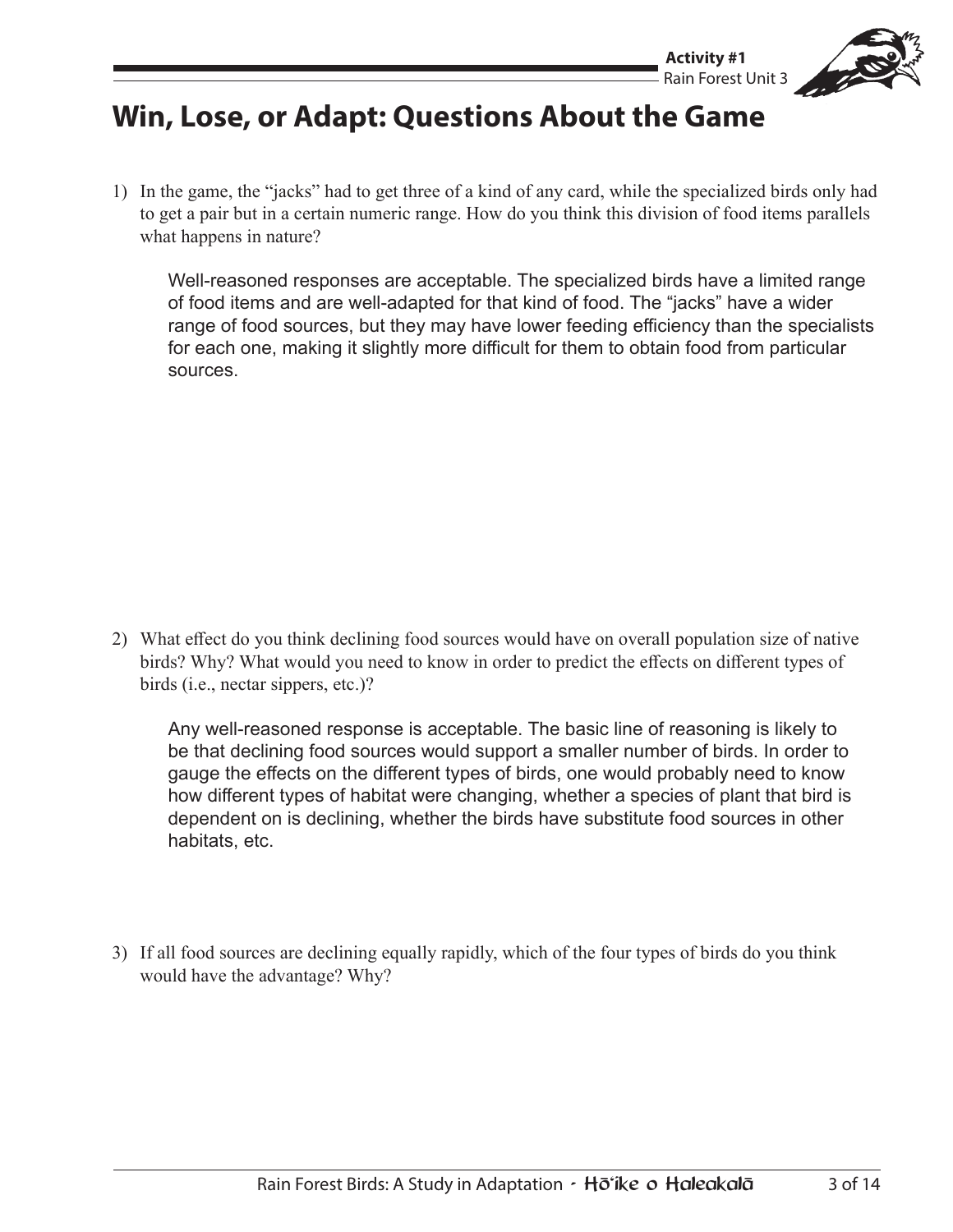

The likely response is the jacks, because they can exploit all food sources and would likely be able to shift between food sources, depending on what's available. (Again, any well reasoned response is acceptable.)

4) List and explain at least two ways in which you think this game is similar to/different from the actual process of evolution and adaptation.

Well-reasoned responses are acceptable. Examples of responses include:

- In the game, the direction of evolution in beak shape/food specialization is determined by a chance roll of the die. In nature, environmental conditions and genetic characteristics determine the direction of natural selection.
- In the game, populations of the most successful species increased without evolving. This probably is the case most often in nature as there is less selective pressure on successful species.
- In the game, it may seem as though adaptation and evolution are happening to individual birds, when in reality the process takes place over many, many generations and entire species.
- In the game, we lumped all nectar eaters together into one group and did the same with the other types of birds. In reality, bird species can be even more specialized to specific sources of food, and changes in the abundance and type of food sources will create selective pressures that are different among species that fall into the same general category.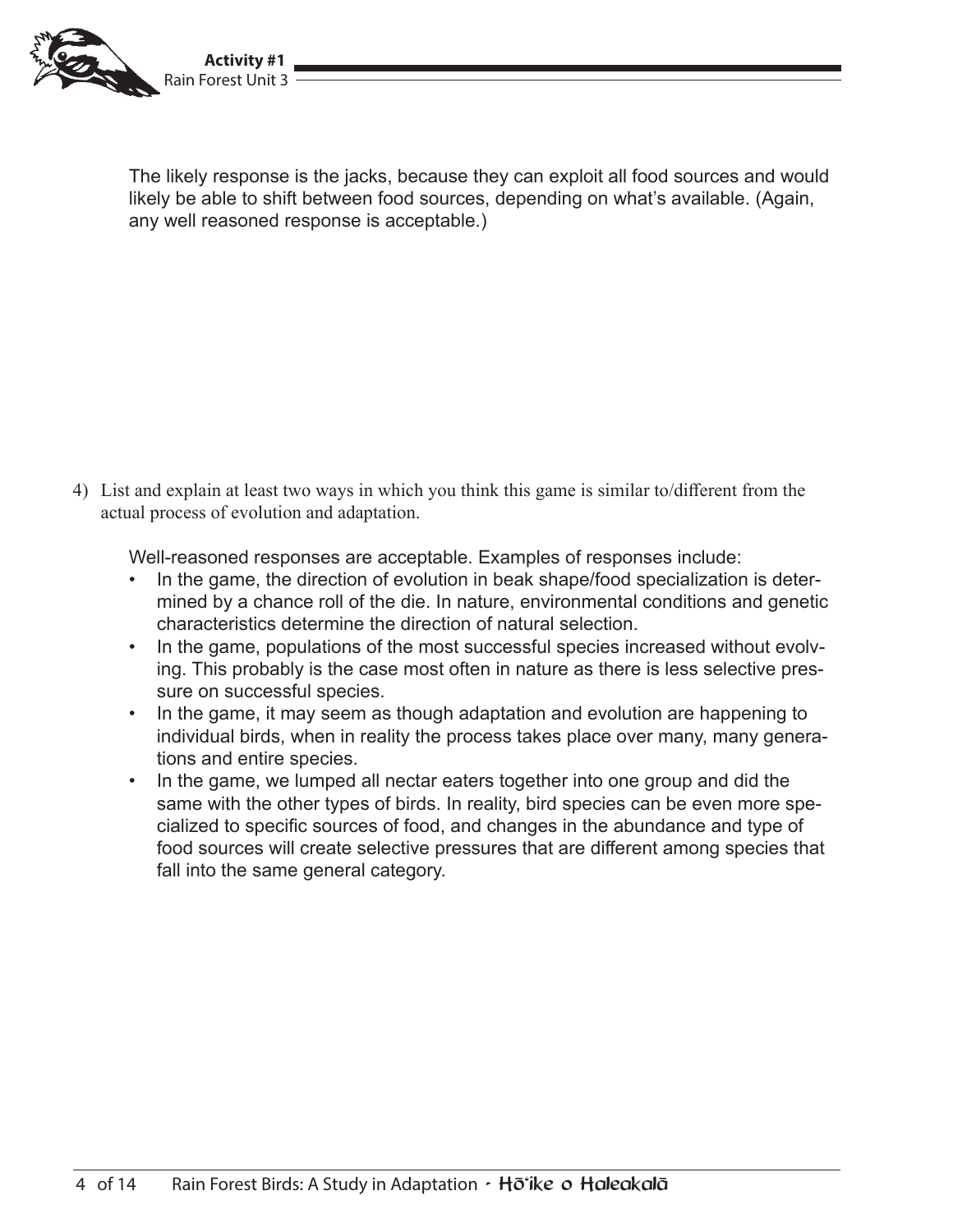

## **Win, Lose, or Adapt Game Resources**

# Win, Lose, or Adapt **Game Instructions**

- 1) Play in groups of six to eight with two decks of playing cards randomly mixed and facedown in a central pile. These cards represent your food source. Each player has a Bird/Player identification card that specifies your beak type and particular food source (a combination of playing cards).
- 2) Your instructor will begin each of the five rounds of this game by reading a "Scenario Card" with instructions about how many cards each player is to draw and information concerning the beginning of the round.
- 3) In each two-minute round, you must try to collect as much of your food source as possible.
	- Draw the specified number of playing cards from the central pile. When the twominute round begins—
	- Draw one playing card at a time, and decide whether to keep it. (Do not take turns drawing playing cards. All players will draw and return playing cards simultaneously, racing each other to collect your food source.)

**If you keep the card**, discard one playing card from your hand facedown on the pile.

**If you do not keep the card**, return it facedown on the pile.

- Draw another playing card and continue.
- Place the food source you collect faceup on the table in front of you, and draw enough playing cards from the central pile to replace the playing cards you put down.
- Always maintain the original number of playing cards in your hand.
- Continue playing in this fashion until the two-minute round is up.
- 4) At the end of each round, tally up the number of food sources each player collected, and follow the instructions on the "Food Competition Action Chart" to determine the winners of the round and the appropriate actions for each player. Ties are resolved by drawing a playing card from the central pile. The high playing card wins the tie. Aces are low.
- 5) In preparation for the next round, return your playing cards to the central pile and mix them up.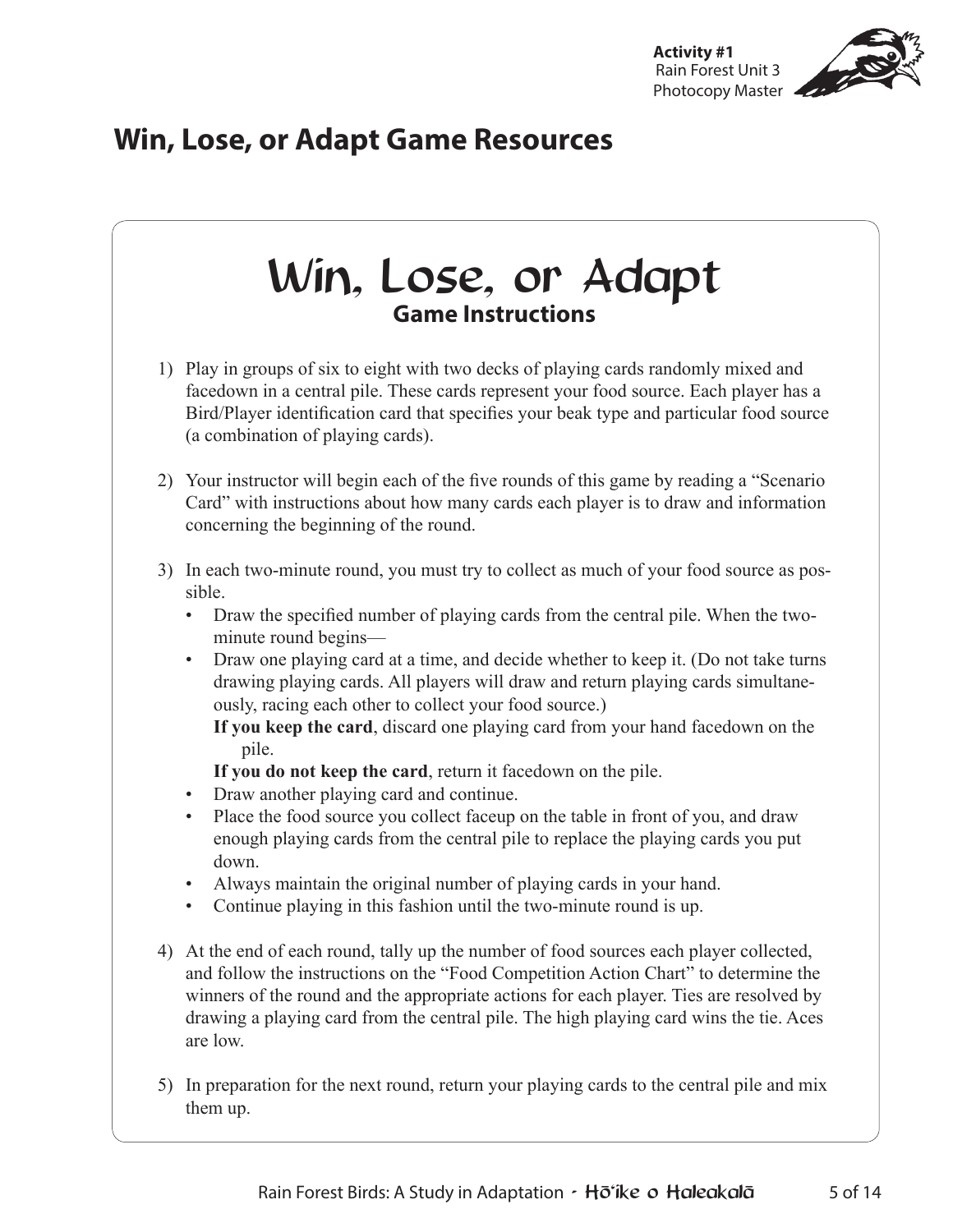

Beak-Type Wheel

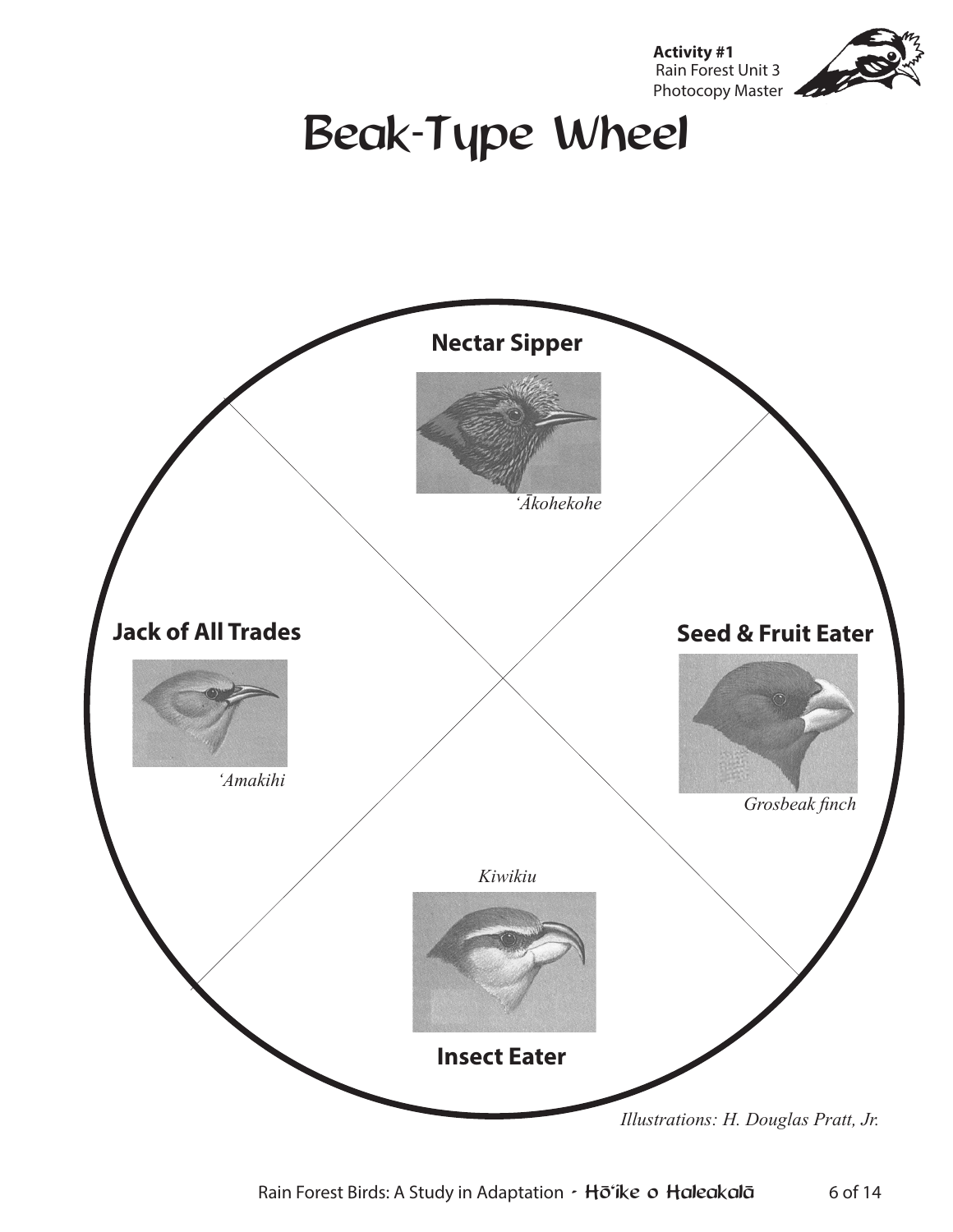**Activity #1** Rain Forest Unit 3 Photocopy Master

## **Bird/Player Identification Cards**

For each group of eight students, make eight copies of this sheet, for a total of eight cards that represent each beak type. Use card stock or another heavy paper. Cut apart on the dotted lines.

#### Jack of All Trades Your beak shape allows you to prod, nip, and probe, taking advantage of all food sources. But since your beak is not specifically adapted to any one source of food, you're at a bit of a disadvantage when specialized birds are around. **Your food source** Three-of-a-kind of any cards, Ace through King, any suit Collect as many as you can in each round! Nectar Sipper Your tubular tongue and petal-probing beak is well-suited to sipping nectar from flowers. Your probing beak and feathers also transfer pollen from one flower to another, providing a function important to plant reproduction. **Your food source** Pair of cards, Ace through 5, any suit Collect as many as you can in each round! Insect Eater Your beak probes the nooks and crannies of shrubs and trees, sometimes probing beneath the bark, to search out insects that hide there. **Your food source** Pair of cards, 10 through King, any suit Collect as many as you can in each round! Seed & Fruit Eater Your beak crushes, slices, and pries to get through the husks, pods, and fleshy fruits surrounding the seeds you eat. **Your food source** Pair of cards, 6 through 9, any suit Collect as many as you can in each round!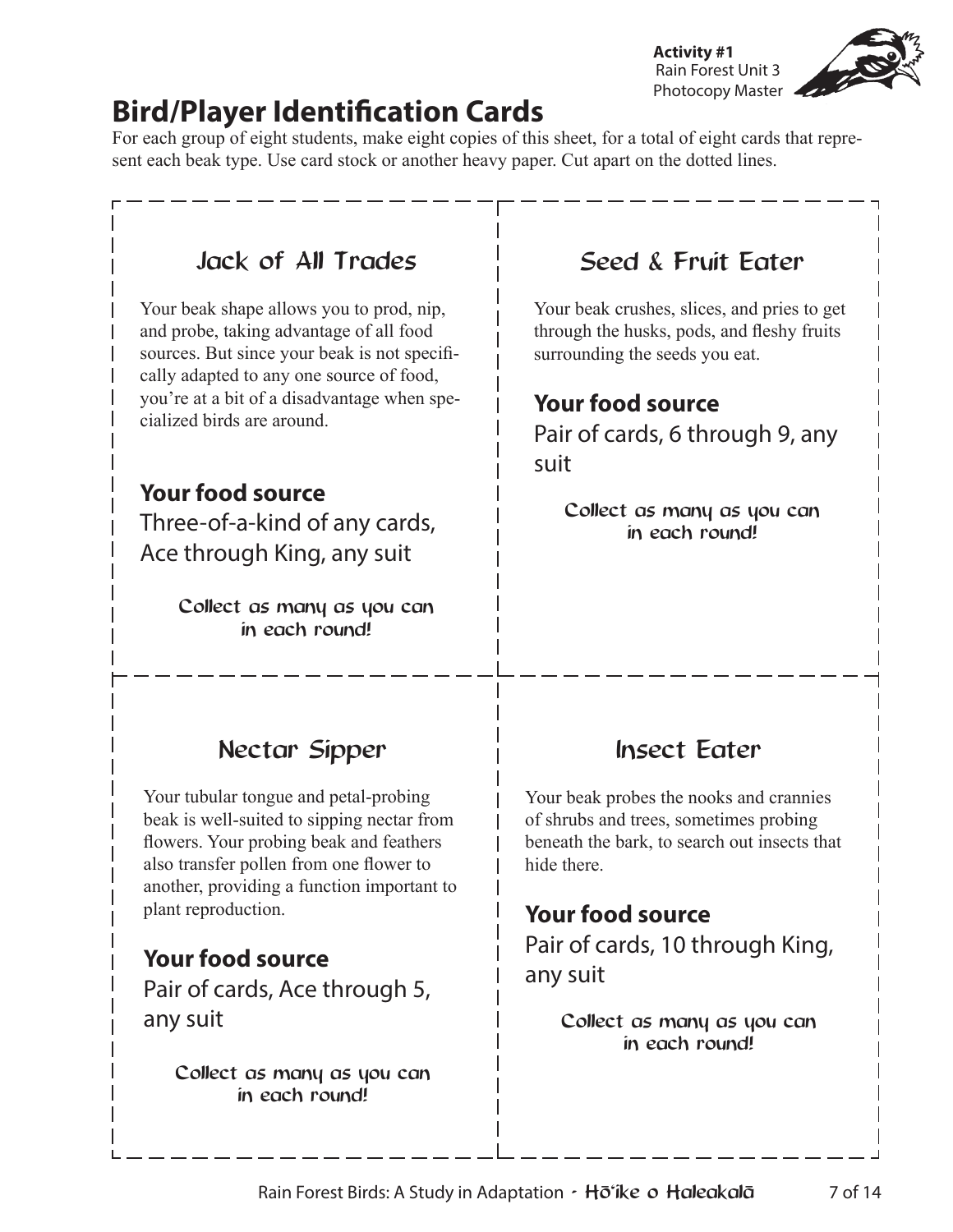**Activity #1** Rain Forest Unit 3 Photocopy Master

## **Food Competition Action Chart**

Ties are resolved by drawing a card. The player with the higher card wins. Aces are low.

| <b>Winner or Loser</b>                                                                                                                                                                                           | <b>Players</b>                                           | <b>Action</b>                                                                                                                                                                                                                                                                                                                                                                       |
|------------------------------------------------------------------------------------------------------------------------------------------------------------------------------------------------------------------|----------------------------------------------------------|-------------------------------------------------------------------------------------------------------------------------------------------------------------------------------------------------------------------------------------------------------------------------------------------------------------------------------------------------------------------------------------|
| <b>The Winners</b><br>These birds were<br>the most success-<br>ful at feeding and<br>successfully repro-<br>duced, multiply-<br>ing their numbers<br>significantly.                                              | The two birds<br>that collected<br>the MOST<br>food      | These birds thrived and so did their young,<br>so each of these players "recruits" one of the<br>players that died. The recruited player takes a<br>matching bird identification card, representing<br>the new generation.                                                                                                                                                          |
| <b>The Unsuccessful</b><br>These birds were<br>not successful at<br>feeding, and they<br>died.                                                                                                                   | The two birds<br>that collected the<br><b>LEAST</b> food | These birds "die" by turning in their identi-<br>fication cards. They then join the population<br>of one of the birds that successfully repro-<br>duced by taking a bird identification card<br>that matches one of the successful players.                                                                                                                                         |
| <b>The Survivors</b><br>These birds were<br>successful at feeding<br>to keep themselves<br>and some of their<br>young alive, but<br>they were at a defi-<br>nite disadvantage in<br>the competition for<br>food. | All other birds                                          | These birds survived, but did not thrive.<br>Each of these players draws a card to evolve<br>to a new beak type, enabling them to exploit<br>a different food source.<br>• Red suit = Trade in your I.D. card for the<br>next bird type in a CLOCKWISE direction<br>on the beak-type wheel.<br>$\cdot$ Black suit = Trade in your card for the<br>next bird type COUNTER-CLOCKWISE. |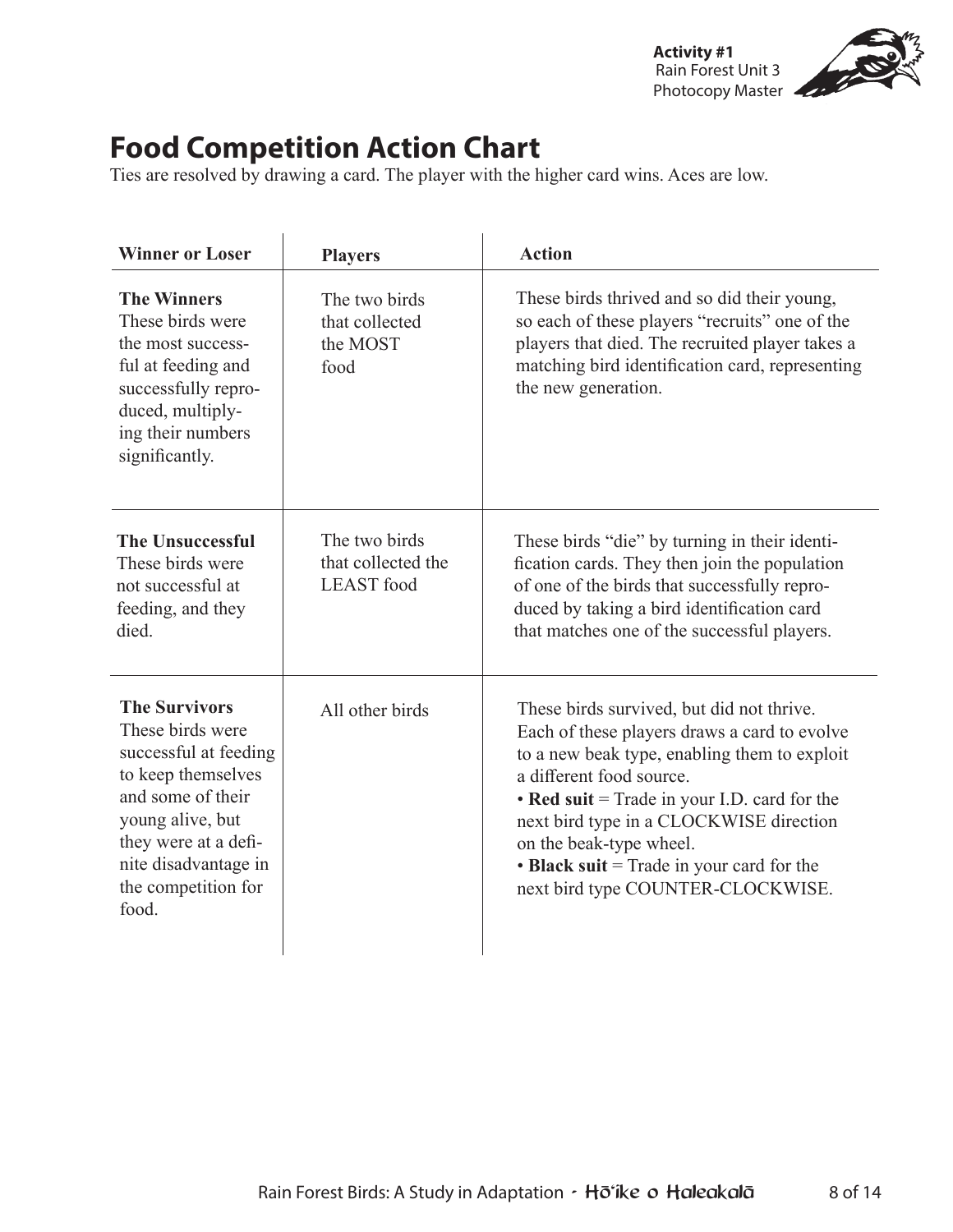

## **Scenario Cards**

## **Round 1 Scenario and Instructions**

- 1) Each player takes one "jack of all trades" player identification card.
- 2) Each player draws **five** playing cards from the central pile.
- 3) Read Scenario #1:

 This game loosely follows what scientists believe to be the story of a small flock of finches and their descendants, which eventually evolved into at least 56 species of endemic birds collectively known as the Hawaiian honeycreepers.

 The scene: The island of Kauaʻi, three to four million years ago—or so. You are part of a small flock of finch-like birds that are blown by a great hurricane to this island, more than 2,500 miles from your North American or Asian continental homeland. On Kauaʻi, you and the other members of your flock find a variety of food sources: nectar from flowering plants, seeds, fruit, and insects. Your beak shape allows you to take advantage of all of these food sources—you are a "jack of all trades" or a "generalist," probably similar to today's *ʻamakihi*.

 Important to the survival of any individual within a species—and, more broadly, any species—is its ability to acquire enough food to live, reproduce, and feed its young. Your ability to compete for food will determine whether you survive and reproduce.

 In each round of this game, the playing cards represent your food source. Look on your bird identification card to see what you are trying to collect.

 You'll try to collect as many of the food items listed on your identification card as you can during each round. Each round lasts two minutes—Wait until I say "begin" before you start collecting your food, and stop collecting as soon as I say "stop."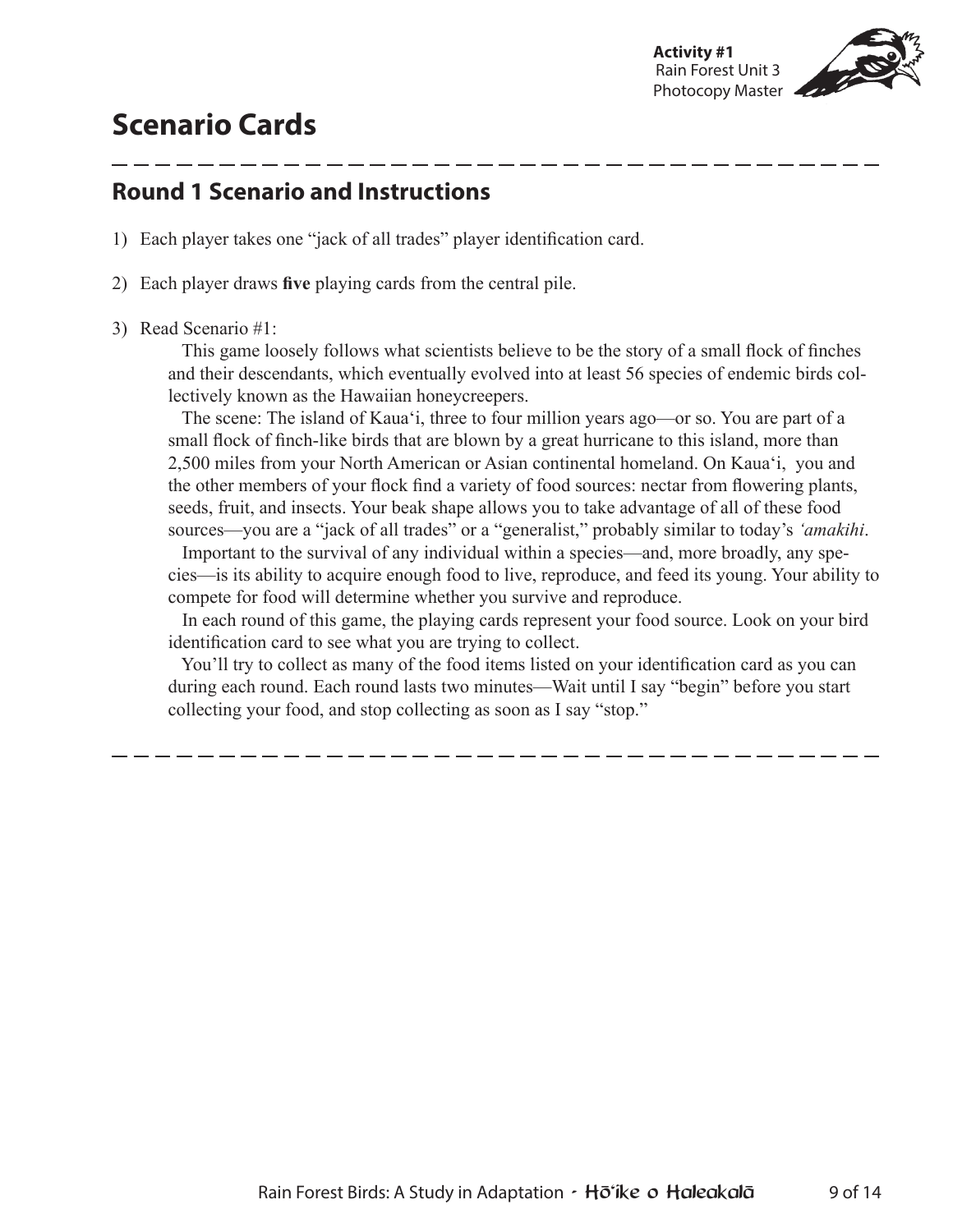

## **Round 2 Scenario and Instructions**

- 1) Each player draws **five** playing cards from the central pile.
- 2) Read Scenario #2:

 An eon passes—maybe a million or two million years—and the original flock of birds produces generation after generation. Some birds survive and reproduce, passing along their genetic information and characteristics to their young. Over time, birds with certain characteristics, such as slightly different beak shapes, were able to successfully exploit certain food types, and the birds with those characteristics thrived and reproduced, passing these characteristics along to future generations. Today, we know this process as "natural selection."

 As time went on, these characteristics became so pronounced that different species emerged from the original flock of birds, which were all basically the same. These species are represented on your "Beak-Type Wheel."

 So we come to this point, where we have species of birds with different beak shapes exploiting different types of foods. The birds and species that are generalist feeders, like the original "founder flock," compete with other birds and species that are adapted to specialized food sources.

Begin Round 2.

## **Round 3 Scenario and Instructions**

- 1) Each player draws **five** playing cards from the central pile.
- 2) Read Scenario #3:

 Another eon passes—another couple million years—and evolution continues. During this time, descendant species of the original founder flock find their way to the newly emerging island that we call Maui, flying from island to island in search of food.

 On Maui, about a million years ago today, the competition for food continues . . . Begin Round 3.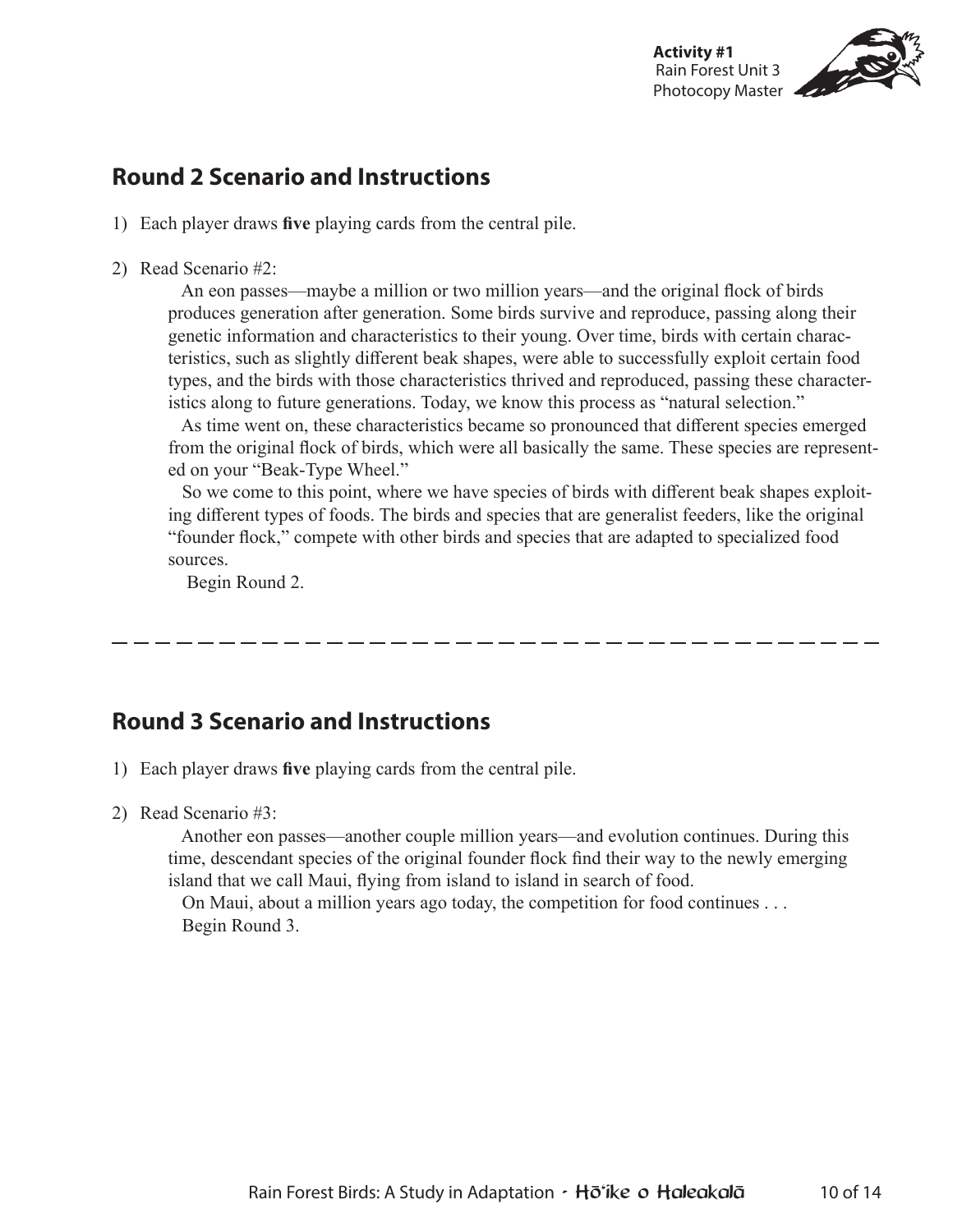

## **Round 4 Scenario and Instructions**

- 1) Each group removes approximately one-third of the playing cards remaining in their central food pile before beginning this round, and sets them aside for the remainder of the game.
- 2) Each player draws **four** playing cards from the central pile.
- 3) Read Scenario #4:

 Another eon passes—a shorter one this time—and evolution continues. Late in this time frame, Polynesian settlers arrive on Maui. Over time, these original Hawaiians cleared land for their farms and villages and took trees from the forest for building. As their numbers multiplied, their impact on the land increased, and many of the food sources for the species that descended from the original Hawaiian finches were in shorter and shorter supply. Begin Round 4.

## **Round 5 Scenario and Instructions**

- 1) Each group again removes approximately one-third of the playing cards remaining in their central food pile before beginning this round, and sets them aside for the remainder of the game.
- 2) Each player draws **three** playing cards from the central pile.
- 3) Read Scenario #5:

 A few hundred years pass, and Europeans "discover" Hawai'i. Over time, forests are cut down for sale overseas, cattle and other domestic livestock graze forests and shrublands, destroying even more habitat for native Hawaiian birds. Feral pigs and goats damage the native forests, and introduced species compete with native birds for food. Rats and mongoose prey on native bird eggs and chicks. Many native birds are forced to live exclusively at upper elevations because mosquitoes carrying bird diseases inhabit lower elevations.

Begin Round 5.